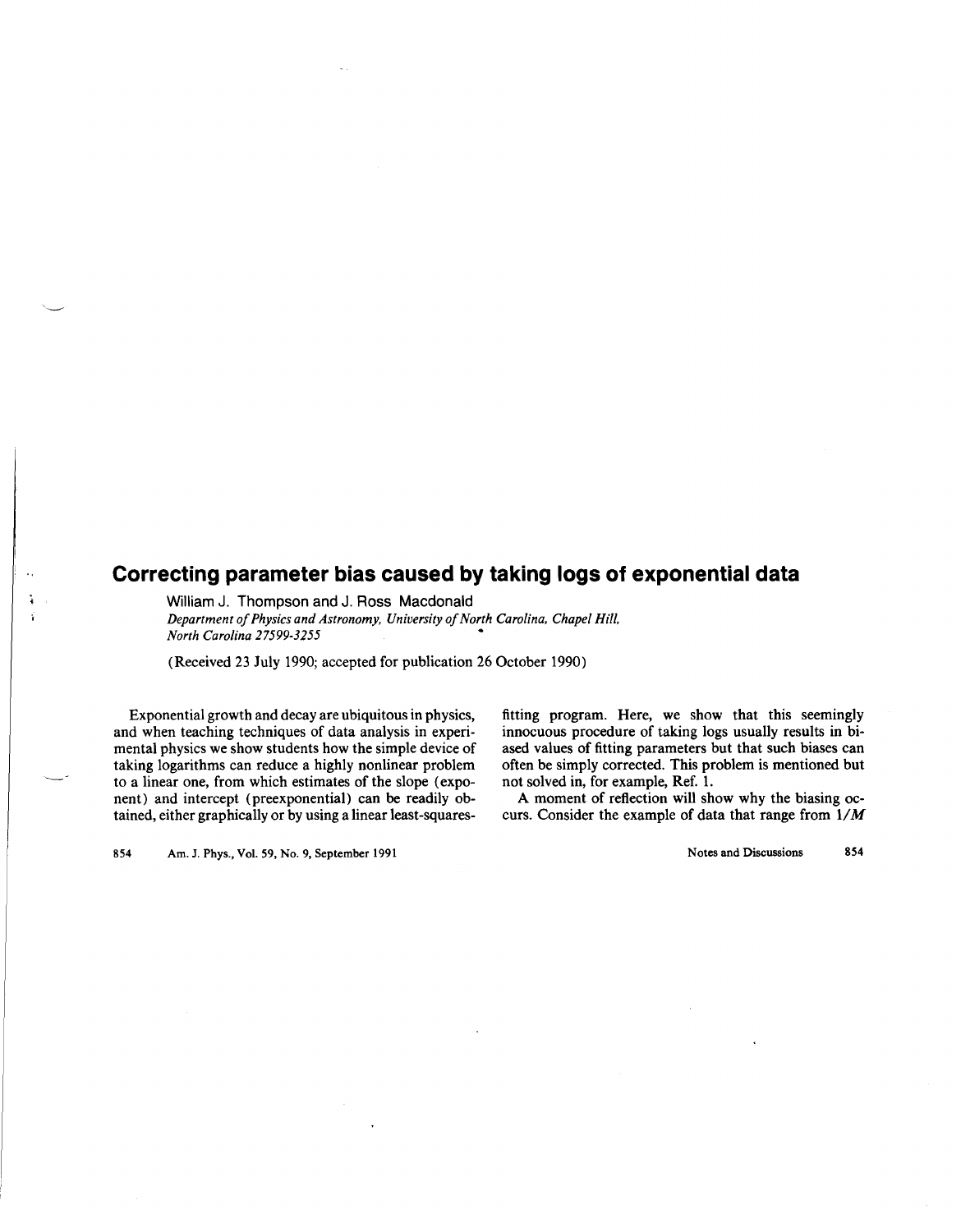through unity up to  $M$ . For large  $M$  there are two subranges, with lengths roughly unity and  $M$ , respectively. After taking (natural) logs, the subranges are each of length  $ln(M)$ , so that the smallest values of the original data have been unnaturally extended relative to the larger values. The effect of this is to make derived parameter estimates different from the true values.

In the course of a recent extensive analysis<sup>2</sup> of data-fitting methods for nonlinear data of wide range and nonuniform error variance ("heteroscedasticity"), we discovered that the existence of such parameter bias is known to statisticians but it has not been quantified by them, and that texts on statistical and data analysis methods for the physical sciences usually do not even mention it. In the following, we present a simplified version of our analysis that physics students can follow and that is realistic.

We first define the fitting function,  $Y$ , in terms of the independent variable, *x,* by the exponential relation

$$
Y(x) = A \exp(Bx), \tag{1}
$$

in which the fitting parameters are the preexponential *A*  and the exponent  $B$  (positive for growth, negative for decay). Suppose that the data to be described by the function in Eq. (1) are  $y(x_i)$ ; that is,

$$
y(x_i) = Y(x_i) + e_i,
$$
 (2)

in which  $e_i$  is the unknown random error for the *i*th datum. Under log transformation, Eqs. (I) and (2) result in

$$
\ln(y_i) = \ln(A) + \ln[1 + e_i/Y(x_i)] + Bx_i, \tag{3}
$$

which, if the  $e_i$  were ignored, would be a linear relation between the transformed data and the independent variable values  $x_i$ . If Eq. (1) is substituted into Eq. (3), *A* and  $B$  appear in a very complicated nonlinear way that prevents the use of linear least-squares methods.

To proceed requires an "error model," that is, a model for how the distribution of the errors  $e_i$  depends upon the  $x_i$ . The only possibility in Eq. (3) that allows straightforward estimates of bias and that is independent of the  $x_i$  is to assume proportional random errors, that is,

$$
e_i = \sigma Y(x_i) P(0, I_i), \tag{4}
$$

in which  $\sigma$  is the same standard deviation of  $e_i/Y(x_i)$  at each *i*. The notation  $P(0,I_i)$  is to be interpreted as follows. In statistics  $P(0,I)$  denotes an independent probability distribution, P, having zero mean and unity standard deviation at each *i*. Since *I* is a unit vector,  $I_i = 1$  for all *i*, and  $P(0,I_i)$  is a random choice from  $P(0,I)$  for each i. For example, a Gaussian distribution has *P(O,I;)*   $= \exp(-t_i^2/2)/\sqrt{(2\pi)}$ , where  $t_i$  is a random variable parametrizing the distribution of errors at each data point. Proportional errors (constant percentage errors from point to point) are common in many physics measurements by appropriate design of the experiment. An exception is radioactivity measurements, which have Poisson statistics<sup>3</sup> with square-root errors, unless counting intervals are steadily increased to compensate count rates that decrease with time.

Before Eqs. (3) and (4) can be used for fitting, we have to take expectation values, *E* in statistical nomenclature,<sup>4</sup> on both sides, corresponding to many repeated measurements of each datum. We assume that each *X;* is precise, so that we obtain

$$
E\{\ln(y_i)\} = \ln(A_b) + Bx_i,
$$
 (5)

in which the biased estimate of the intercept,  $A<sub>b</sub>$ , is given by

$$
A_b = A \exp\left(E\{\ln[1 + \sigma P(0,I)]\}\right). \tag{6}
$$

The use of  $I$  rather than  $I_i$  is a reminder that the expectation value is to taken over all the data. Even when only a single set of observations is available, it is still most appropriate to correct the bias in the estimate of *A* by using Eq. (6) as described below. An estimate of the fractional standard deviation  $\sigma$  can be obtained either experimentally by choosing a representative  $x_i$  and making repeated measurements of  $y_i$ , or computationally it can be obtained from the standard deviation of the least-squares fit. <sup>2</sup>

Equation (6) shows that a straightforward least-squares fit of the log-transformed data will give a biased value for  $A$ , namely  $A_b$ , and that the amount of bias will depend both upon the size of the error  $(\sigma)$  and its distribution (P) but, most importantly, not at all on the *x;.* Note also that in this error model the exponent  $B$  (which is often of primary interest) is unbiased.

The bias in *A* can be estimated by expanding the logarithm in Eq. (6) in a Maclaurin series, then evaluating the expectation values term by term. The unbiased value, A, can be estimated from the extracted biased value  $A_b$  in Eq. (5) by solving for *A* in Eq. (6) to obtain

$$
A = A_b \exp[L_b(P)], \qquad (7)
$$

where the bias term,  $L_b$  (P), is given by

$$
L_b(P) = \sigma^2/2 + S(P),\tag{8}
$$

with

$$
S(P) = \sum_{m=1}^{\infty} (-1)^m \sigma^m E_m(P)/m,
$$
 (9)

where the sum starts at  $m = 3$  and  $E_m$  denotes the *mth* moment of the distribution *P*. The first term in the Maclaurin series vanishes because *P* is to have zero mean, while the second term contributes  $\sigma^2/2$ , since *P* is to have unity standard deviation (second moment about the mean). The remaining sum, Eq. (9), depends on the error distribution P. For example, for the commonly assumed Gaussian (normal) distribution  $P = P_G$ , its third moment vanishes because of its symmetry and its fourth moment<sup>5</sup> gives  $L_b(P_G) \approx \sigma^2/2 + 3\sigma^4/4$ , while for the uniform (rectangular) distribution  $P = P_{U}$ , one obtains  $L_b(P_{U}) \approx \sigma^2$ /  $2 + 9\sigma^4/20$ .

Table I gives examples of the bias induced in the preexponential *A* by a logarithmic transformation. Note that *A*  needs to be corrected upward by 0.5% for data with 10% standard deviation ( $\sigma = 0.1$ ) and upward by about 5% for data with 30% random errors ( $\sigma = 0.3$ ).

Table I. Logarithmic bias estimate exponents in Eqs. (7) and (8) for lowest order, for Gaussian ( $P_G$ ), for Monte Carlo simulation estimated  $(L<sub>bMC</sub>)$  from the distributions displayed in Fig. 1, and for uniform  $(P<sub>U</sub>)$ error distributions.

| Bias estimate    | $\sigma$ |          |       |
|------------------|----------|----------|-------|
|                  | 0.1      | ٠<br>0.2 | 0.3   |
| $\sigma^2/2$     | 0.00500  | 0.0200   | 0.045 |
| $L_b(P_c)$       | 0.005 08 | 0.0214   | 0.053 |
| $L_{bMC}$        | 0.00508  | 0.0214   | 0.054 |
| $L_{h}(P_{\mu})$ | 0.005 05 | 0.0208   | 0.049 |